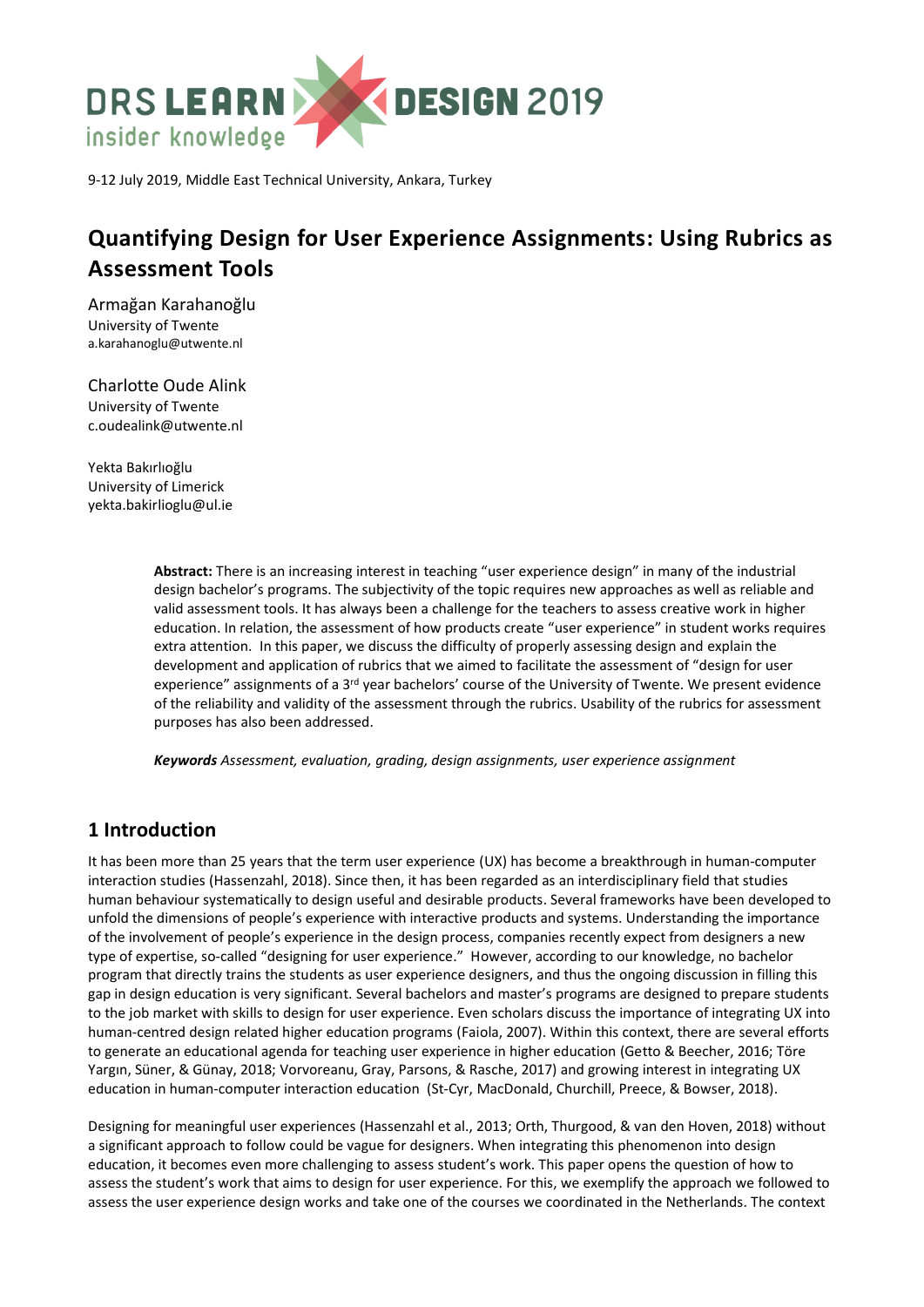for this paper is to design a bachelor's course for industrial design students at the University of Twente. In this course, several frameworks and topics related to user experience such as human needs (Deci & Ryan, 2011), product experience (Desmet & Hekkert, 2007), product personality (Govers, Hekkert, & Schoormans, 2003) as well as the one we developed in 2014 (Bogazpınar, Bakırlıoglu, Kuru, & Erbug, 2014) are delivered. The students were asked to explore the possibilities and design products that would fit the usage scenario they developed. Basically, the course aimed to make students identify the role of product design at different levels of people's experience and formulate design-based documentation of people's experience. Taking the learning goals of the course as the core, a rubric was designed that identified the expectations from the assignments. In this paper, the approach and the utilization of rubrics in assessing the user experience design assignments in design education are discussed. The contribution of this paper is twofold: (1) it puts forward the challenges of assessment of user experience assignments, and (2) it demonstrates how rubrics, a commonly used way of assessing creative work, could be a way of resolving these challenges. In the end, we suggest that usage of rubrics for assessment of user experience assignments in design education could be one of the ways to assess the vagueness of user experience work.

# **2 Method**

l

In order to explain our approach, we will first give the structure of the course as well as the assignment we designed. Then, we will explain and discuss the approach we followed to develop rubrics and assess the student works of user experience with the rubrics we developed.

## **2.1 Structure of the Course**

The education system at the University of Twente is unique within the country with its TOM model which is characterized by the project-led education. According to this model, each educational year is divided into four thematic modules<sup>1</sup>, and project-led education is supported with other courses within each module. That is, the core of each 10 weeks' quarter is the project courses, and the other theory-based courses in the module supports the students with the knowledge and experience they could use during each module. These courses end mostly with written exams, but there are also courses that end with smaller design assignments next to the bigger projects. This approach is not only applied to the design education but also to all engineering and social sciences undergraduate programs. Students are expected to apply the knowledge they gain from other components of the module in the projects.

Within this system, Design and Meaning course is a third - and final - year bachelor's course of the Industrial Design Program. It is one of the theory-based design courses of the program which is integrated into the Systems Engineering module. This course stimulates students to work on their own to fully develop a consumer product by taking the relevant theories into account during the design process. The course is expected to prepare the students for their bachelor assignments as well as their future carriers, and it compliments other human-centred design-focused courses of the curriculum. Mainly, the course delivers recent models and frameworks of "user experience" by focusing mostly on "conveying meaning through product design."

During the course, students get acquainted with several theories and frameworks that connect design, meaning and user experience. The course focuses on the role of design at various levels of people's experience with products, and it consists of theory lectures with exercises and an individual design assignment. The theories and frameworks are examined using literature, assignments and practical work. Throughout the course, students iteratively develop means to analyse, appropriate and generate design following the provided user experience frameworks. The course was conducted in 2018 with 76 students participated.

In the course, we formulated a fictional story and asked students to design a physical product for facilitating cryptocurrencies as daily payment mediums. This new type of product would transfer several experiences from the currently used products and would generate new experiences as well. Students were free to decide the qualities and the meanings that the product would convey. However, the given two qualities were being portable and secure. Students were assigned to submit three assignments: Needs Analysis, Extending Product Meaning, Design for Holistic User Experience.

The course was offered for seven weeks, and the study load of the course was 2.5 ECTS. Students were expected to spend 72 hours within seven weeks. 32 hours of this period of the total time was spent with lectures, workshops and

<sup>&</sup>lt;sup>1</sup> In University of Twente, study programs consist of modules which comprise of several individual courses with different ECTS. In total, each module has 15ECTS and to graduate from the study program, and each student has to get at least 120ECTS.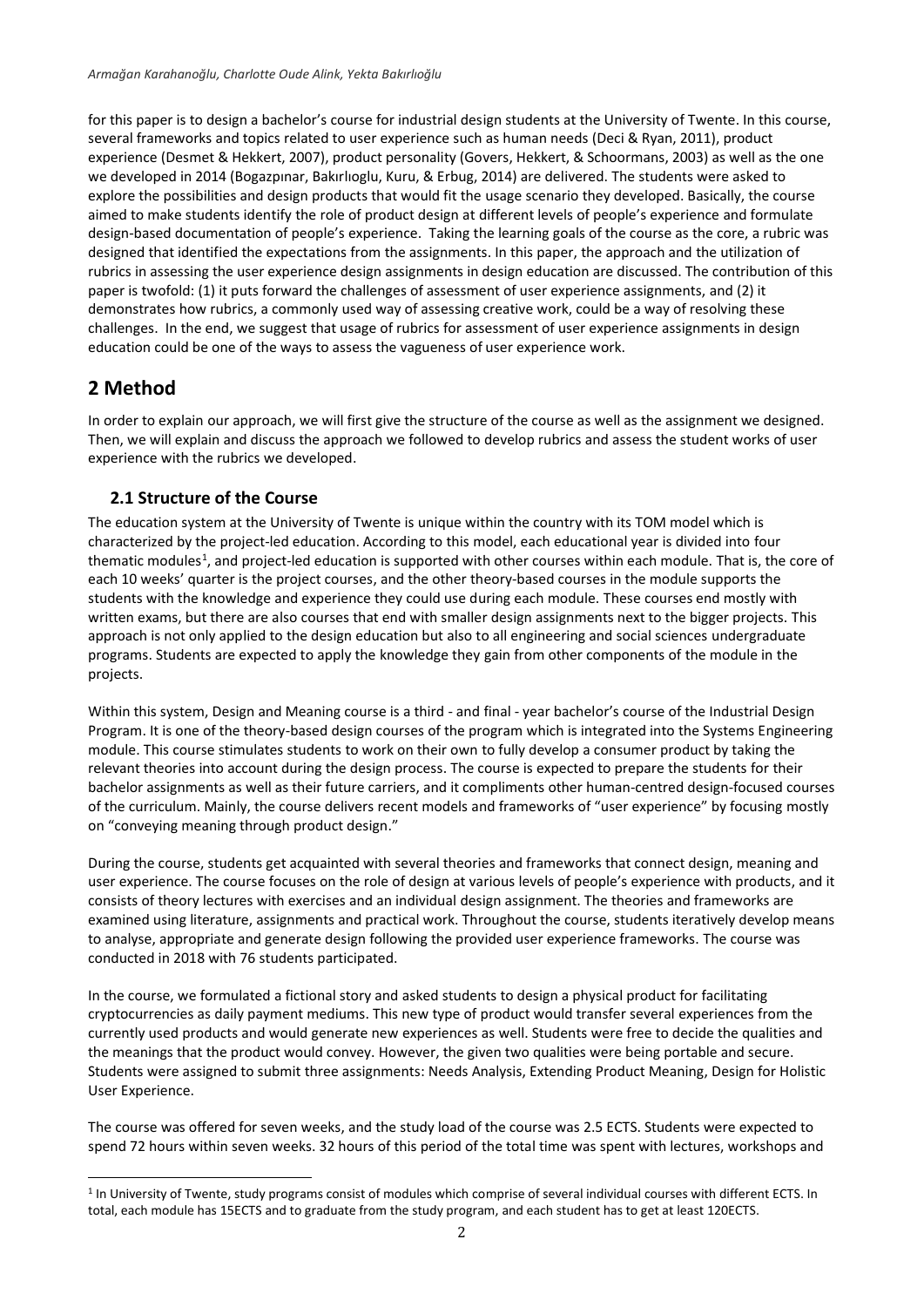tutorials, and the assignments were designed in a way that students would not spend more than 40 hours. The tutorials, brainstorming sessions, and workshops that were listed as the official lecture hours of the course were designed in a way that the materials students produced during these hours would be used as part of the assignments.

### **2.2 Expected Learning Outcomes**

While designing or redesigning a course, an important aspect is a constructive alignment. Constructive alignment means that the learning outcomes are in line with the way they are assessed and the teaching method applied during the course (Biggs, 2014). The clearer the learning outcomes are formulated, the easier it is to guarantee constructive alignment. Because if the final result of the course (the learning outcomes) is clear, it is clear what the students should display at the end of the course. One way of formulating clear learning objectives is to use write SMART (Specific, Measurable, Achievable, Realistic and Timebound) objectives, this method is originally developed for management goals, but is also advised to use in educational settings (Bjerke & Renger, 2017).

In design education, this can be quite a tricky part. Design is very often interpreted as something vague and therefore subjective (Vorvoreanu et al., 2017). One person can describe for example soft or modern in a specific way, and a different person might give a different meaning to these terms. Having clear learning outcomes is the first step, and when zooming into the quality assessment itself, it is essential to look at the reliability and the validity of the assessment (Moskal, Leydens, & Pavelich, 2002)

Assessment with high reliability means that the outcome of the assessment by the assessor himself is not influenced. If there are multiple assessors, they assess equally and are not biased by possible personal preferences. The validity is about really assessing is being assessed. For example, when assessing a sketched concept of design and the assessment is purely meant to be about the concept, that the quality of the sketch does not affect the grade. The last aspect is how transparent the assessment is, it is about whether the students know what they are being assessed. Students should know what is expected of them before heading into the assessment or making the assignments. A possible method to increase all three of these aspects (reliability, validity and transparency) is the use of rubrics. Jonsson and Svingby (2007) came to the following three conclusions after their literature review about the usage of rubrics:

*"(1) the reliable scoring of performance assessments can be enhanced by the use of rubrics, […] (2) rubrics do not facilitate valid judgment of performance assessments per se. However, valid assessment could be facilitated by using a more comprehensive framework of validity when validating the rubric; (3) rubrics seem to have the potential of promoting learning and/or improve instruction." (p. 130).* 

As stated above, the usage of a rubric does not automatically contribute to the validity and transparency of assessing. The validity and transparency depend on how the rubric is created and communicated towards the students.

In this specific course, it was highly essential to help the students use their knowledge for creating design work. Therefore, rather than other forms of assessment, students were given visual assignments in order to motivate them to develop their creativity skills. While designing the assignments, the learning goals of each assignment were listed and reflected on how each assignment serves for the main learning goals of the course. The below table [\(Table 1\)](#page-2-0) exhibits the learning goals of each assignment and indicates how the learning goals of the course were achieved through each assignment. These learning outcomes are in line with the learning goals of the industrial design program. Hence, we can conclude that these learning outcomes serves for improving the design and intellectual skills of the graduates. To achieve this, the learning goals were discussed with the program director before the structure of the course was set.

| Level   | Learning goals                                                                                                                      | Assignment 1                                                                 | Assignment <sub>2</sub>                                                                                 | Asssignment3                                                                                                                                                                         |
|---------|-------------------------------------------------------------------------------------------------------------------------------------|------------------------------------------------------------------------------|---------------------------------------------------------------------------------------------------------|--------------------------------------------------------------------------------------------------------------------------------------------------------------------------------------|
| Knowing | Define the role of<br>product design at<br>different levels                                                                         | Identifying, criticizing<br>and designing with<br>the product<br>personality | Identifying, criticizing and<br>designing with the product<br>personality & product<br>experience model | Highlighting the product qualities of<br>your design and reflecting on how your<br>product responds to human-related<br>qualities discussed during the<br>Backwards Design Workshop. |
|         | Identify opportunities Identifying, criticizing<br>Understanding to influence product<br>Understanding experience through<br>design | and designing with<br>the product<br>personality                             | Identifying, criticizing and<br>designing with the product<br>personality & product<br>experience model | Writing an organized reflection on the<br>product experience                                                                                                                         |

<span id="page-2-0"></span>*Table 1. Expected Learning outcomes of the assignments*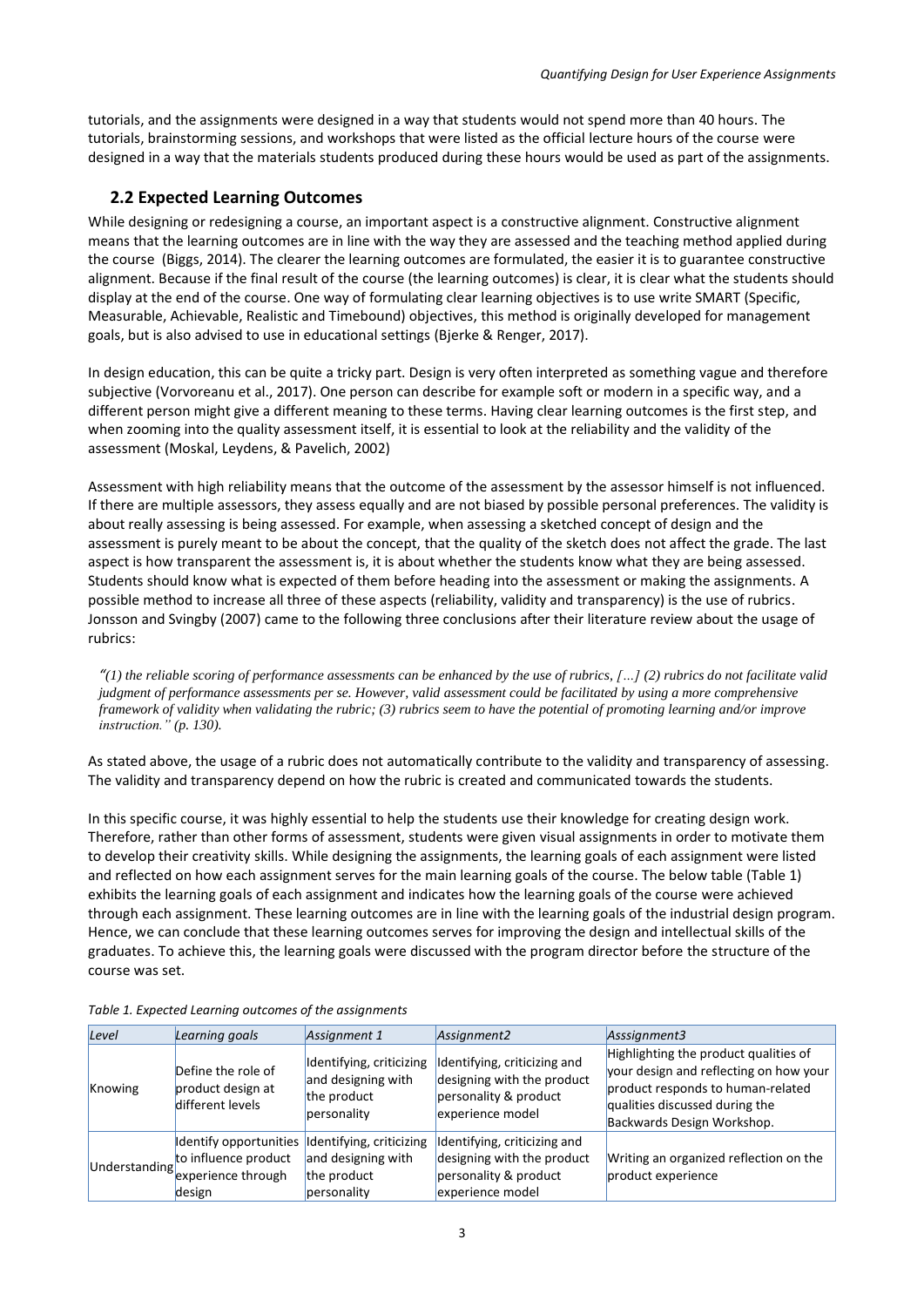|          | Design a consumer<br>product by evaluating            | product development                                                                               | Recalling the previous knowledge and skills for                                                                                      | Showing the product development<br>process in creative visual essay format<br>Relate your design with the models and<br>frameworks that we have discussed<br>throughout the course, but mainly with<br>the Path to Long-Term Usage Model.          |
|----------|-------------------------------------------------------|---------------------------------------------------------------------------------------------------|--------------------------------------------------------------------------------------------------------------------------------------|----------------------------------------------------------------------------------------------------------------------------------------------------------------------------------------------------------------------------------------------------|
| Applying | the models and<br>frameworks of design<br>and meaning | Recalling the previous thinking on people's<br>knowledge and skills<br>for product<br>development | Demonstrating critical<br>experience with the crypto-<br>wallet, that was performed<br>throughout the product<br>development process | Demonstrating critical thinking on<br>people's experience with the crypto-<br>wallet, that was performed throughout<br>the product development process<br>Demonstrating the skills of harmonizing the knowledge in an understandable and clear way |

### **2.3. Rubric Development Process**

Just as in every type of educational programme, design education has specific goals that students have to achieve. Students are expected to come to a certain level at identified skills and provide high-quality work. The difficulty in design education is that there is not one right answer to the problems (Cross, 2001) and the last think educators want is that all students produce the same product. Thus, the goals are the same for each student, but the way students show how they have achieved those goals can differ. This can result in friction when formulating specific assessment criteria. To reduce the tension, and to provide clear assessment criteria for the assessment of user experience assignments, we designed rubrics for each assignment of the course. For that, we followed the rules for developing reliable rubrics. It should be noted that the goal of this paper is not to provide a general and fully-reliable rubrics that could be utilized for every user experience assignment, but to provide evidence for quantifying design for user experience assignments by developing rubrics.

### *2.3.1. Design of Rubrics*

In education, rubrics are used as "scoring guides" in assessment with three features: criteria for evaluation, the definition of each criterion and the strategy for scoring (Popham, 1997). Accordingly, the criterion, the definition of each scoring criteria and the rules of scoring criteria should be clear. Rubrics are also used and perceived to have a neutral or positive impact on student's creativity (Haugnes & Russell, 2016). The straightforward process for creating rubrics includes listing the criteria (such as learning outcomes), the scores of quality indicators (such as pass-fail) and the definition of each quality indicators (such as good / no indication of knowledge) (Andrade, 1997).

*Consequently, together with the definition of the assignments, one rubric was generated for each. Those were designed with two questions in mind: (1) what do we expect the students to learn through the assignments and (2) how should these learning goals be distributed among the requirements of each assignment. By following guidelines for creating rubrics, we first created a draft version of the rubric. Through discussion on the learning goals of the course, we incorporated those guidelines with the learning goals of each assignment. To make the rubrics clear for both the assessors and the students, another lecturer checked the understandability of the rubrics. Several changes were made before the rubrics were used for grading. A rubric example is given in [2.3.2.](#page-4-0)  [Reliability of](#page-4-0) Rubrics*

[In an assessment of design works, different assessors could come up with different conclusions. Increasing the quality](#page-4-0)  [of assessment and ensuring consistency are the most mentioned benefits of using rubrics in the assessment process,](#page-4-0)  especially if there is more than one rater [\(Jonsson & Svingby, 2007\). This consistency with the rubrics is measured by](#page-4-0)  [inter-rater reliability analysis, and the alpha values for inter-rater reliability analysis above 0.70 are regarded as](#page-4-0)  sufficient [\(Brown, Glasswell, & Harland, 2004\).](#page-4-0)

[In order to understand whether the rubrics we created were](#page-4-0) reliable for grading, we conducted interrater reliability analysis [as well. After the students submitted assignments, the coordinator](#page-4-0) of the course randomly picked 3 of the assignments and [with an external assessor did grading separately. We then came together to discuss the consistency](#page-4-0)  [of the sub-grades as well as the overall grade of the assignment. The interrater agreement of the initial round was](#page-4-0)  0.83 which is very high for the first round [\(Brown et al., 2004\). We did not continue with a second round of grading for](#page-4-0)  [interrater reliability, as the first round showed that the rubrics are very reliable. We discussed the points that we did](#page-4-0)  not agree in [the first round. The disagreement was very small, and then we agreed that the rubrics could be used for](#page-4-0)  [further grading.](#page-4-0)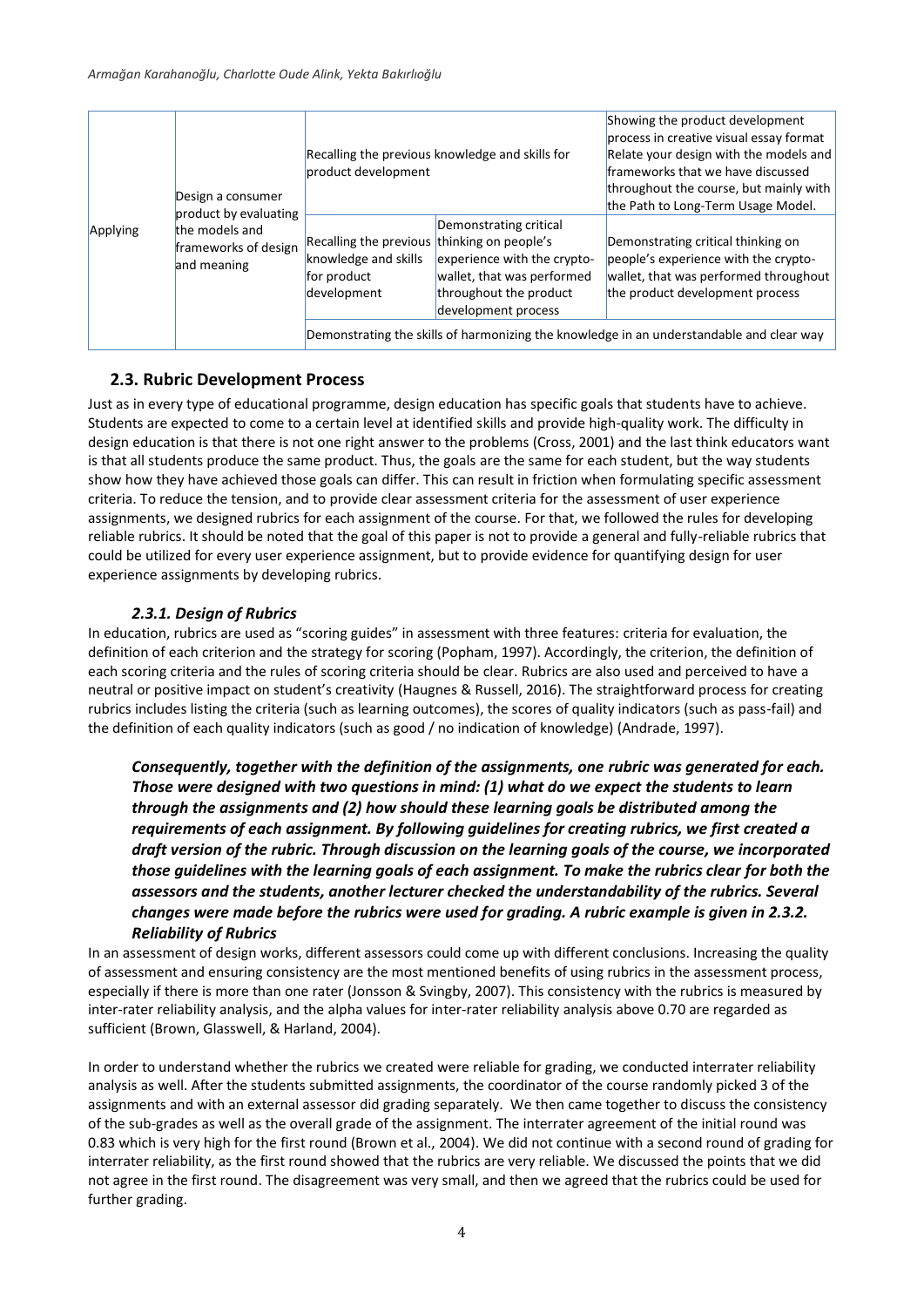[Table 2.](#page-4-0) It should be noted that before this assignment, students were introduced a model that we developed for exploring the experience of certain products (Bogazpınar et al., 2014; Karahanoğlu & Bakırlıoğlu, 2017). Therefore, the students were familiar with the terminology used (e.g. human-related qualities) in the rubric made.

#### *2.3.2. Reliability of Rubrics*

<span id="page-4-0"></span>In an assessment of design works, different assessors could come up with different conclusions. Increasing the quality of assessment and ensuring consistency are the most mentioned benefits of using rubrics in the assessment process, especially if there is more than one rater (Jonsson & Svingby, 2007). This consistency with the rubrics is measured by inter-rater reliability analysis, and the alpha values for inter-rater reliability analysis above 0.70 are regarded as sufficient (Brown, Glasswell, & Harland, 2004).

In order to understand whether the rubrics we created were reliable for grading, we conducted interrater reliability analysis as well. After the students submitted assignments, the coordinator of the course randomly picked 3 of the assignments and with an external assessor did grading separately. We then came together to discuss the consistency of the sub-grades as well as the overall grade of the assignment. The interrater agreement of the initial round was 0.83 which is very high for the first round (Brown et al., 2004). We did not continue with a second round of grading for interrater reliability, as the first round showed that the rubrics are very reliable. We discussed the points that we did not agree in the first round. The disagreement was very small, and then we agreed that the rubrics could be used for further grading.

*Table 2. Rubric of Assignment 3*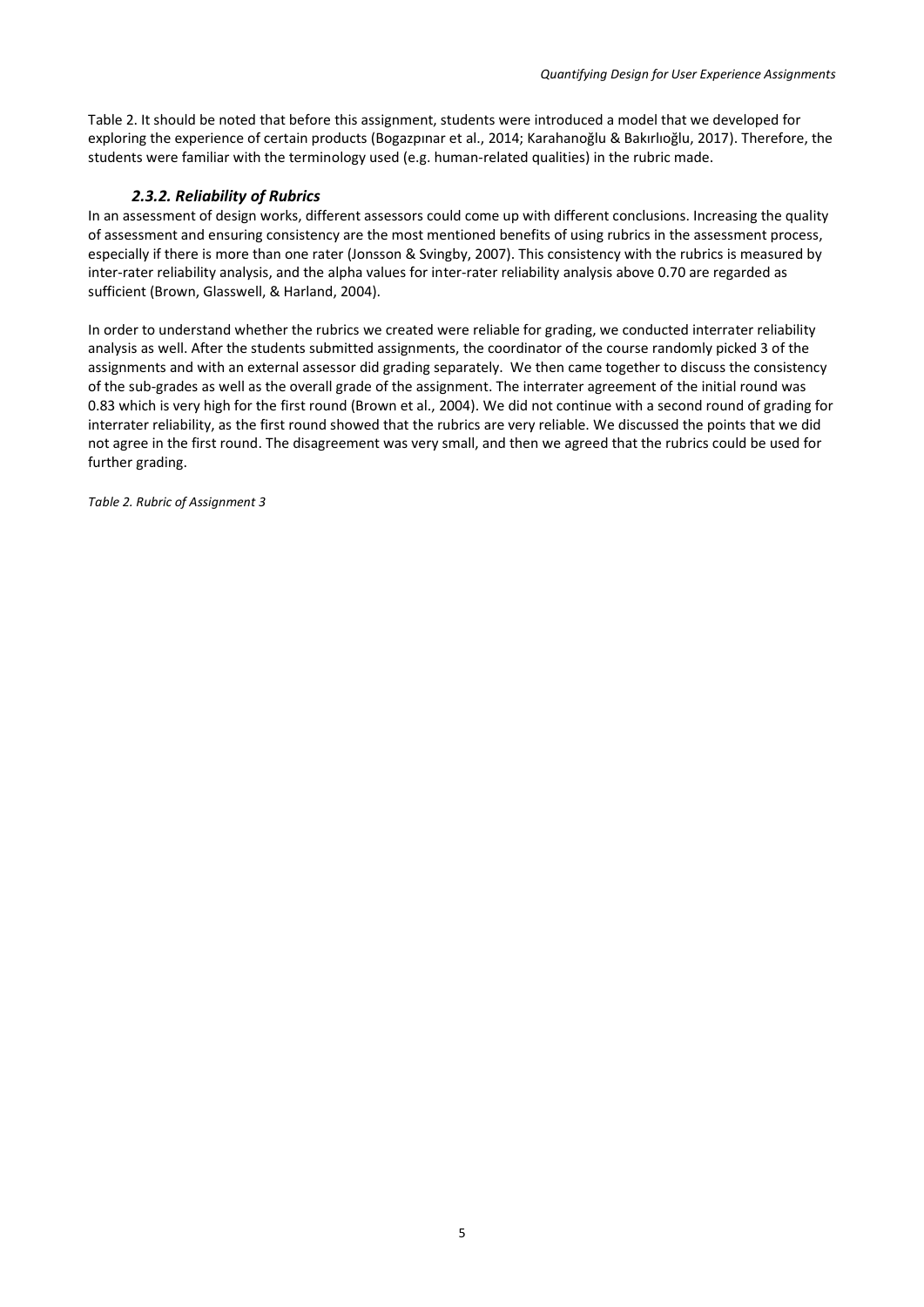|                          |                  |                        | Unsatisfactory-Fail   | Satisfactory           | More than S.              | Good                    | Very Good              | Excellent               |
|--------------------------|------------------|------------------------|-----------------------|------------------------|---------------------------|-------------------------|------------------------|-------------------------|
| Expectations of the      |                  | Learning outcome       |                       |                        |                           |                         |                        |                         |
| Assignment               |                  |                        | $1-5$                 | 6                      |                           | 8                       | o                      | $\overline{10}$         |
| Highlighting the         | Analysis of      | "Identifying and       | *No visible           | "Shows limited         | *Defines human            | *Defines human-         | "Makes a very good     | *Makes an               |
| product qualities of     | human-related    | criticizing the        | mowledge and          | mowledge of human-     | related qualities of      | related qualities by    | analysis of human-     | exceptionally           |
| your design and          | qualities of the | product' human-        | analysis of human-    | related qualities of   | the design                | clearly defining the    | related qualities of   | outstanding analysis    |
| reflecting on how your   | product          | elated qualities       | related qualities of  | the design             | *Limited analysis of      | design elements that    | the product            | of the human-related    |
| product responds to      | (9630)           |                        | the design            | *No visible evidence   | the human-related         | support the usage but   | "Visibly showing the   | and                     |
| human-related            |                  |                        |                       | of relevancies         | qualities                 | not showing a proof     | in-depth analysis of   | *Shows outstanding      |
| qualities discussed      |                  |                        |                       |                        |                           | of in-depth analysis of | the human-related      | in-depth analysis of    |
| during the Backwards     |                  |                        |                       |                        |                           | the human-related       | qualities              | he relevancies          |
| Design Workshop          |                  |                        |                       |                        |                           | qualities               |                        |                         |
| Relating the design      | Relevance of     | *Identifying,          | "Refers to the        | *Touches on some/all   | *Touches on all           | *Touches on all         | Makes a very good      | Makes an                |
| with the Path to Long-   | the product      | criticizing and        | PLTUM). with limited  | of dimensions of the   | dimensions of the         | dimensions of the       | analysis of the model, | outstanding             |
| <b>Term Usage Model</b>  | with theory      | designing with the     | mowledge,             | model by showing       | model by showing          | model,                  | Demonstrates           | evaluations and         |
| (PLTUM).                 | ind product      | bath to long-term      | *Offering incomplete  | biased interpretations | simple relations          | "Demonstrating in-      | proficient             | discussion on the       |
| Demonstrating critical   | inalization      | usage model            | nterpretations about  | about the crypto       | *Lacking some of the      | depth knowledge of      | interpretations of the | relevance and depth     |
| thinking on long-term    | (9650)           | 'Recalling the         | the crypto-product    | product                | major relevancies         | the model,              | relations with the     | between the model       |
| usage of the crypto-     |                  | previous knowledge     |                       |                        | about the crypto-         | *Lacking minor          | nodel and the crypto-  | and the crypto-         |
| product                  |                  | and skills for product |                       |                        | product                   | relations about the     | product                | product                 |
|                          |                  | development            |                       |                        |                           | crypto-product          |                        |                         |
| Showing the product      | Visualization    | *Demonstrating the     | *Unorganized/incom    | *Has problems with     | *Is understandable        | *Is understandable      | *Is clear and          | "Shows excellent and    |
| development process      | (9610)           | skills of harmonizing  | plete                 | understandability      | *Problems with            | with minor issues in    | understandable, with   | exceptionally good      |
| in creative visual essay |                  | he knowledge in an     | *Very poor in terms   | *Looks either messy    | clarity - requires (a lot | terms of colors and     | good sketches,         | sketches and            |
| format                   |                  | understandable and     | of clarity            | or empty               | of) attention to clarify  | font sizes as well as   | *Almost no issues      | visualization           |
|                          |                  | clear way              | *Problems with colors | * Problems with        | the subject               | agesn aoeds             | with space usage,      | techniques with         |
|                          |                  |                        | and text              | colors and text        | *And/or Problems          |                         | colors, font sizes and | excellent usage of      |
|                          |                  |                        | *Major problems with  | *Major problems with   | with readability of       |                         | word usage             | text and colors as well |
|                          |                  |                        | space usage           | space and word usage   | text and/or space and     |                         |                        | as the whole paper      |
|                          |                  |                        |                       |                        | word usage                |                         |                        | space and word usage    |
|                          |                  |                        |                       |                        |                           |                         |                        |                         |

### **2.4 Validity of Rubrics: Evidence from Results of Assignments**

Rubrics allow students to identify the critical components of the assignments which help them to evaluate their performance and progress and makes the marks fair and transparent (Reddy & Andrade, 2010). To achieve this, the language of the rubrics should be clear and understandable for the students as well. This ensures the validity of the designed rubrics (Reddy & Andrade, 2010). The results of the assignments could be used as evidence of validity (Jonsson & Svingby, 2007). Thus, in order to understand (1) whether each subpart of the assignment contributed to the learning goals of the course and (2) whether the rubrics were effective in measuring those goals. To check the consistency of each assignment, we analysed the variance of grades of each assignment. To remind, the students worked on the first assignment as a group and proceeded individually in the second and third assignment. Therefore, the range of the distribution of the grades of Assignment 1 was smaller than the other two assignments (Figure 3).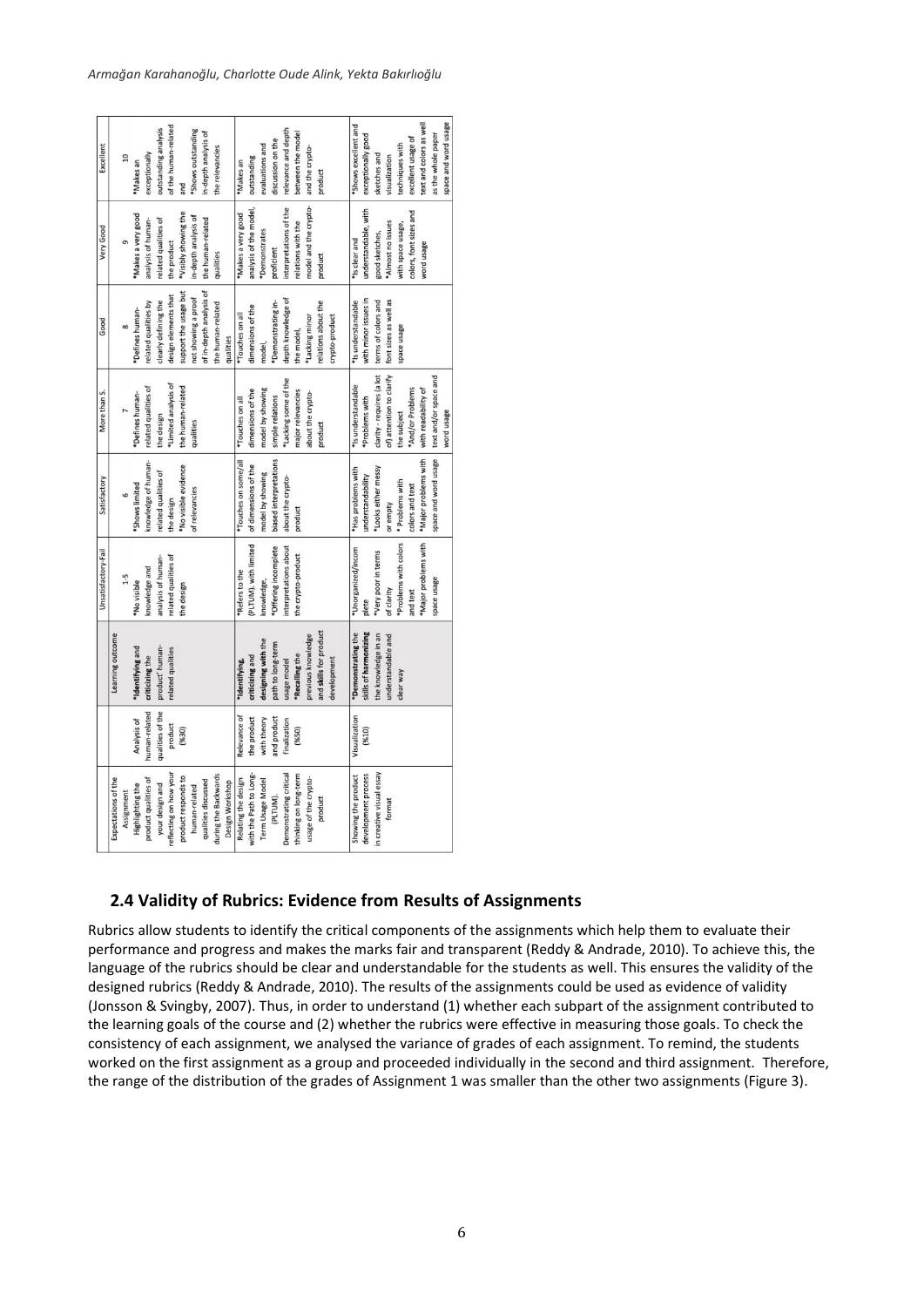

*Figure 3. Distribution of Grading of Assignment 1*

As can be seen, there were three different subgrades in the first assignment: students had to discuss the models and frameworks we covered during the lectures, define a scenario for a potential of a product to be designed and present all these in a good quality poster. In the end, the final grade was calculated by considering the weight of each part, in line with the learning outcomes (See: Table 1). Cronbach alpha<sup>2</sup> for this assignment was calculated was 0.85, which indicated that each part contributed to the measurement of the learning goals of doing this assignment.

The range of the distribution of the grades of Assignment 2 was more extensive than the first assignment. It is also because the number of assignments graded was more than the first one. As can be seen in Figure 4, the range of the grades of "product personality" and "product experience" was greater than "product development" and "visual representation," while the mean value of each part was around 7.00. Still, the Cronbach alpha calculated for this assignment was 0.90 which is also high, indicating that each subpart of the assignment contributed to the reliability and validity of the assessment.



*Figure 4. Distribution of Grading of Assignment 2*

l

The situation with the third assignment was almost the same as the second assignment. The range of the distribution of the grades of Assignment 3 was broad, and the mean value of each subpart is around 7.00. Still, the Cronbach alpha calculated for this assignment was much higher (was 0.92) again indicating that each subpart of the assignment contributed to the reliability and validity of the assessment.

<sup>&</sup>lt;sup>2</sup> Cronbach alpha is a statistical indicator of the reliability of measurements, which could be minimum 0.00 and maximum 1.00; the higher the value, the more a test is reliable.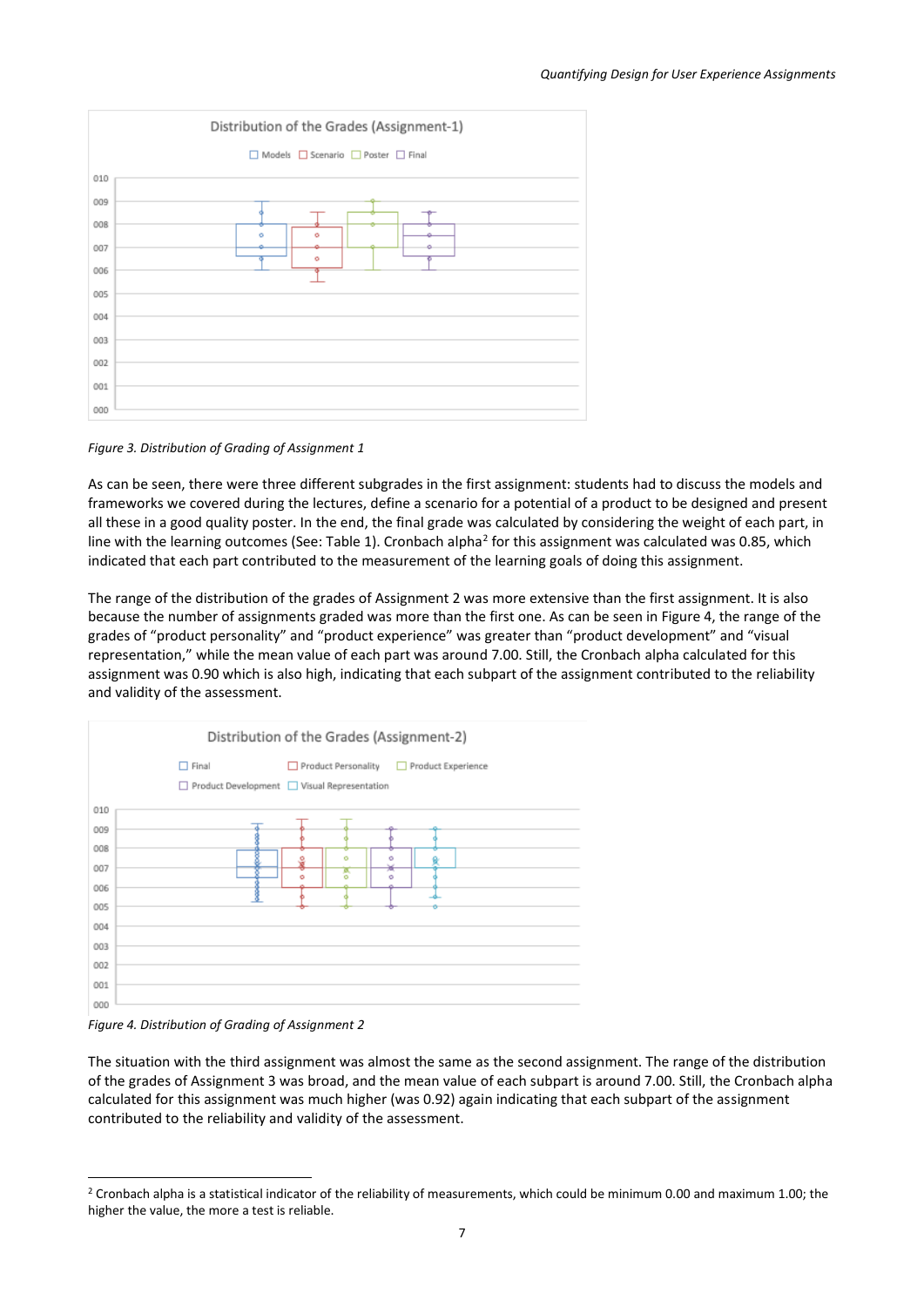#### *Armağan Karahanoğlu, Charlotte Oude Alink, Yekta Bakırlıoğlu*



*Figure 5. Distribution of Grading of Assignment 3*

These results showed that each assignment was reliable within itself and contributed to measuring the learning goals of the course - besides, the rubrics that we created for measuring the learning outcomes fitted to understanding whether or not the students achieved the goals of the course (Listed in Table1). These also indicate that the "assignment" properly fitted to measuring all levels of stated learning outcomes of the course. On the other hand, the reason why the range of grades for Assignments 2 and 3 was high was that some of the students misunderstood the requirements of the assignments. That was one of the issues that require clarification for the assignments rather than the rubrics.

# **4. Discussions and Conclusion**

In this paper, reflecting on the challenges of assessment of *design for user experience* assignments, we explain the usage of rubrics we developed for a fictional story for experience assignment. In doing this, we focused on the reliability, validity and the transparency of the rubrics. Our findings showed that the reliability of the rubrics we created for each user experience assignment was high, indicating that the definition for each grade reduced the subjectivity in the evaluation. That is to say, the grades given to the students is not biased by the lecturer and if another lecturer would give this course in the future, by using the same assessment criteria, together with the same rubrics, the validity and the reliability of the grading will be high.

Since the rubrics were highly detailed in rating the assignments, it was easy to find the evidence of student learning. The rubrics also made it clear for the students on how they were graded. Once the grades were announced with given feedback on the assignments, students were given the opportunity to discuss their grades. Only three of the students, whose work was graded less than "satisfactory" approached the assessors to get extra feedback. Other than those, none of the students wanted to discuss their grades nor asked for additional clarification. This incidence on its own is another evidence of the clarity, validity, and transparency of the assessment. A challenge the assessors faced was that filling in the rubrics and adding personal feedback was quite time-consuming. Since the rubrics provide a lot of clarity about what is expected of the students, maybe the use of the rubrics could be taken a step further. In the future, we could also experiment with using rubrics as a tool for self-assessment.

To conclude, through developing a clear rubric for this course, we were able to better convey the expectations for each assignment and overall learning outcomes to students and implemented a fair assessment strategy for design outcomes that is clear and objective. The distribution of grading for each assignment presents the reliability of the assessment in this case, and we believe the rubrics can be adapted for other UX-focused assignments and courses with design outcomes elsewhere, according to the different grading systems. However, although the rubrics presented in this paper were useful instruments for students to understand the learning outcomes of each assignment, the clarity of assignment descriptions is also an important factor for fair assessment of UX-related design work.

# **References**

Andrade, H. G. (1997). Understanding rubrics. *Educational leadership, 54*(4), 14-17. Biggs, J. (2014). Constructive alignment in university teaching. *HERDSA Review of higher education, 1*(1), 5-22.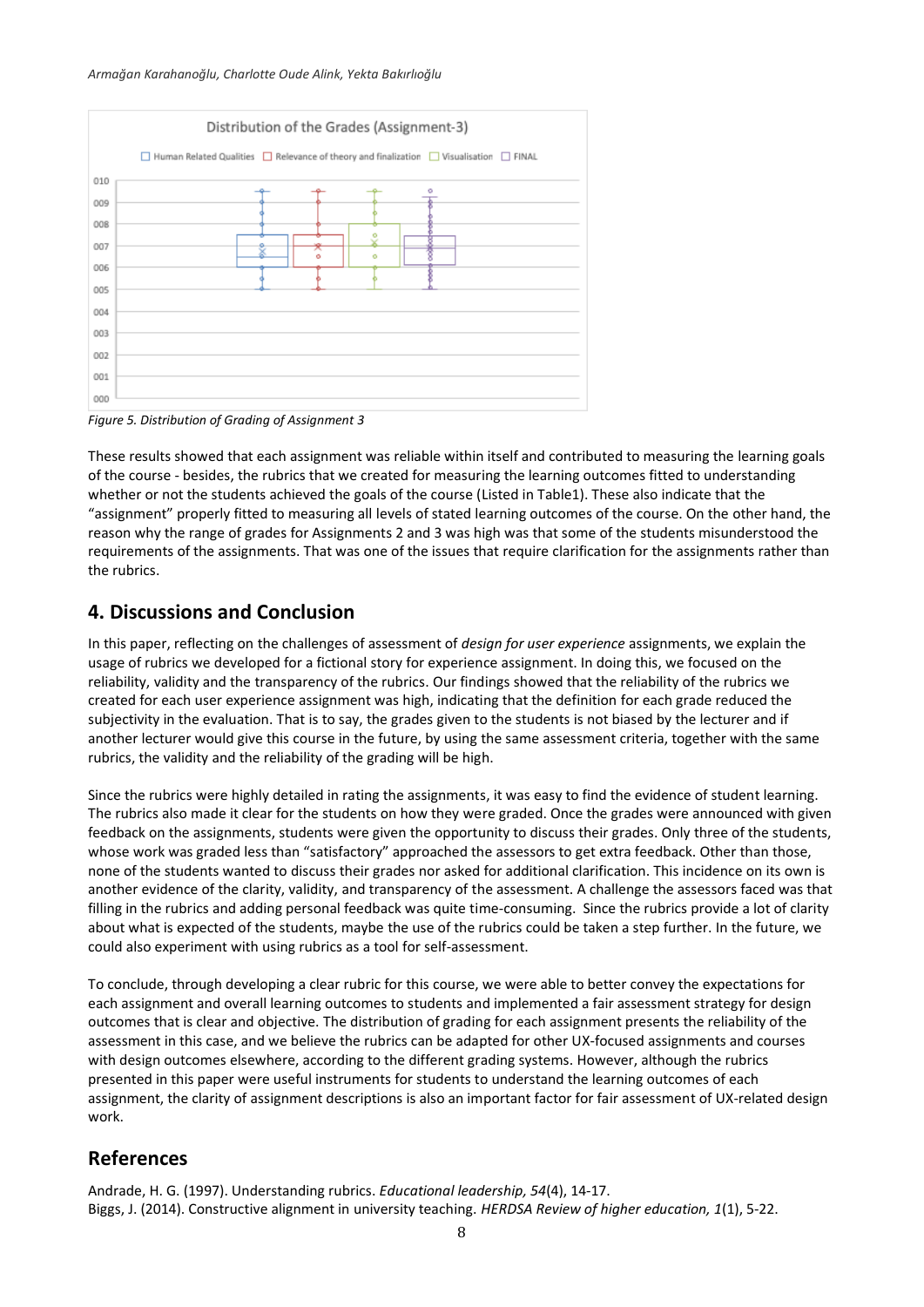Bjerke, M. B., & Renger, R. (2017). Being smart about writing SMART objectives. *Evaluation and program planning, 61*, 125-127.

Bogazpınar, H., Bakırlıoglu, Y., Kuru, A., & Erbug, Ç. (2014). Path to Sustained Usage: A Model for Long Term Experience in Technological Products*. Proceedings of Colors of Care: The 9th International Conference on Design & Emotion.* (pp.667-678). 6-190 October 2014, Bogota, Colombia.

Brown, G. T., Glasswell, K., & Harland, D. (2004). Accuracy in the scoring of writing: Studies of reliability and validity using a New Zealand writing assessment system. *Assessing writing, 9*(2), 105-121.

Cross, N. (2001). Designerly ways of knowing: Design discipline versus design science. *Design Issues, 17*(3), 49-55.

Deci, E. L., & Ryan, R. M. (2011). Self-determination theory. *Handbook of theories of social psychology, 1*(2011), 416- 433. California: Sage Publications.

Desmet, P., & Hekkert, P. (2007). Framework of product experience. *International Journal of Design, 1*(1), 57-66.

Faiola, A. (2007). The design enterprise: Rethinking the HCI education paradigm. *Design Issues, 23*(3), 30-45.

- Getto, G., & Beecher, F. (2016). Toward a model of UX education: Training UX designers within the academy. *IEEE Transactions on Professional Communication, 59*(2), 153-164.
- Govers, P., Hekkert, P., & Schoormans, J. P. (2003). Happy, cute and tough: Can designers create a product personality that consumers understand. Design and Emotion (pp.345-349).London and Newyork: Taylor & Francis.
- Hassenzahl, M. (2018). The thing and I: understanding the relationship between user and product *Funology 2*, 301- 313. Cham: Springer.
- Hassenzahl, M., Eckoldt, K., Diefenbach, S., Laschke, M., Len, E., & Kim, J. (2013). Designing moments of meaning and pleasure. Experience design and happiness. *International Journal of Design, 7*(3), 21-31.
- Haugnes, N., & Russell, J. L. (2016). Don't Box Me In: Rubrics for Àrtists and Designers. *To Improve the Academy, 35*(2), 249-283.
- Jonsson, A., & Svingby, G. (2007). The use of scoring rubrics: Reliability, validity and educational consequences. *Educational research review, 2*(2), 130-144.
- Karahanoğlu, A., & Bakırlıoğlu, Y. (2017). *Design for the Next: Integration of Path to Sustained Usage Model into Design Process.* Paper presented at the Proceedings of the Conference on Design and Semantics of Form and Movement-Sense and Sensitivity, DeSForM 2017, pp:297-307.
- Moskal, B. M., Leydens, J. A., & Pavelich, M. J. (2002). Validity, reliability and the assessment of engineering education. *Journal of Engineering Education, 91*(3), 351-354.
- Orth, D., Thurgood, C., & van den Hoven, E. (2018). Designing objects with meaningful associations. *International Journal of Design, 12*(2), 91-104.
- Popham, W. J. (1997). What's wrong-and what's right-with rubrics. *Educational leadership, 55*, 72-75.
- Reddy, Y. M., & Andrade, H. (2010). A review of rubric use in higher education. *Assessment & evaluation in higher education, 35*(4), 435-448.
- Olivier St-Cyr, Craig M. MacDonald, Elizabeth F. Churchill, Jenny J. Preece, and Anna Bowser. 2018. Developing a Community of Practice to Support Global HCI Education. In Extended Abstracts of the 2018 CHI Conference on Human Factors in Computing Systems-CHI'18.ACMPress, NewYork, NewYork, USA,1–7. https://doi.org/10.1145/3170427.3170616.
- Töre Yargın, G., Süner, S., & Günay, A. (2018). Modelling User Experience: Integrating User Experience Research into Design Education. Paper presented at the Interfaces and Human Computer Interaction Madrid, Spain, pp:26- 34.
- Vorvoreanu, M., Gray, C. M., Parsons, P., & Rasche, N. (2017, May). Advancing UX education: A model for integrated studio pedagogy. In Proceedings of the 2017 CHI Conference on Human Factors in Computing Systems (pp. 1441-1446). ACM.

#### *About the Authors*

**Armağan Karahanoğlu, PhD.** is an assistant professor at the Design, Production and Management department of University of Twente, Enschede, Netherlands, with a special focus on interaction design. Her research interests are design for behaviour change, effects of the products and on behaviour and design for experiences of interactive product/systems.

**Charlotte Oude Alink, MSc.** Is educational advisor for the faculty of Engineering Technology, University of Twente. Holds a BSc in teaching and a MSc in Educational